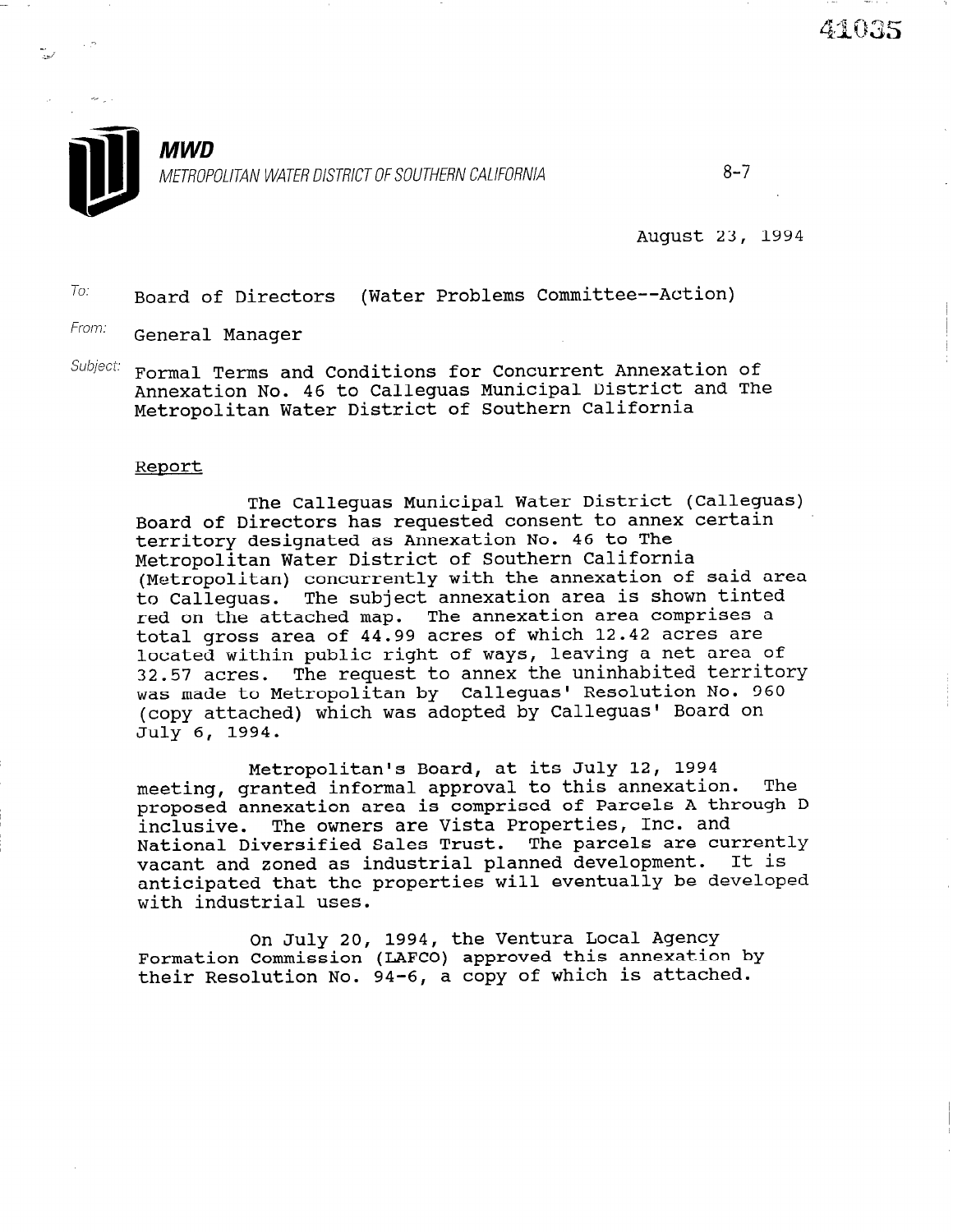to Section 3300 of Metropolitan's Administrative Code. The annexation charge has been calculated pursuant Utilizing the \$2,132 per acre rate. The annexation charge amount is \$74,439.24 if completed by December 31, 1994. This charge is the summation of the annexation charge amounts calculated for each of the four parcels, plus the \$5,000 processing charge. The \$5,000 processing charge has already been paid. If the annexation is completed after December 31, 1994, the annexation charge will be based on the then current rate.

Pursuant to the provisions of the California Environmental Quality Act (CEQA), the City of Oxnard, acting as Lead Agency, has prepared and certified an Environmental Impact Report (EIR) for the Northeast Community Specific Plan. The EIR identifies changes in the project to avoid or reduce significant impacts to the environment, but concludes that the project will have unavoidable, significant impacts on air quality, noise, prime farmland, and aesthetics.

Your Board and its advisory committees are required to consider the information contained in the EIR prior to reaching a decision on the proposed action. Your Board is required to find that changes or alterations to the project to avoid or minimize environmental effects are within the responsibility and jurisdiction of another public agency. Such changes have been adopted by such other public agency or can and should be adopted by such other public agency. Pertinent pages from the EIR are attached to this letter to facilitate your review of the document. The full EIR is available for review in the Executive Secretary's office. No further environmental documentation is necessary for your Board to act on this project.

Transmitted herewith is a form of resolution fixing the terms and conditions for the annexation, including payment in cash of \$74,439.24 if completed by December 31, 1994 or the then current rate if completed during the 1995 calendar year. The resolution includes Metropolitan's standard provisions.